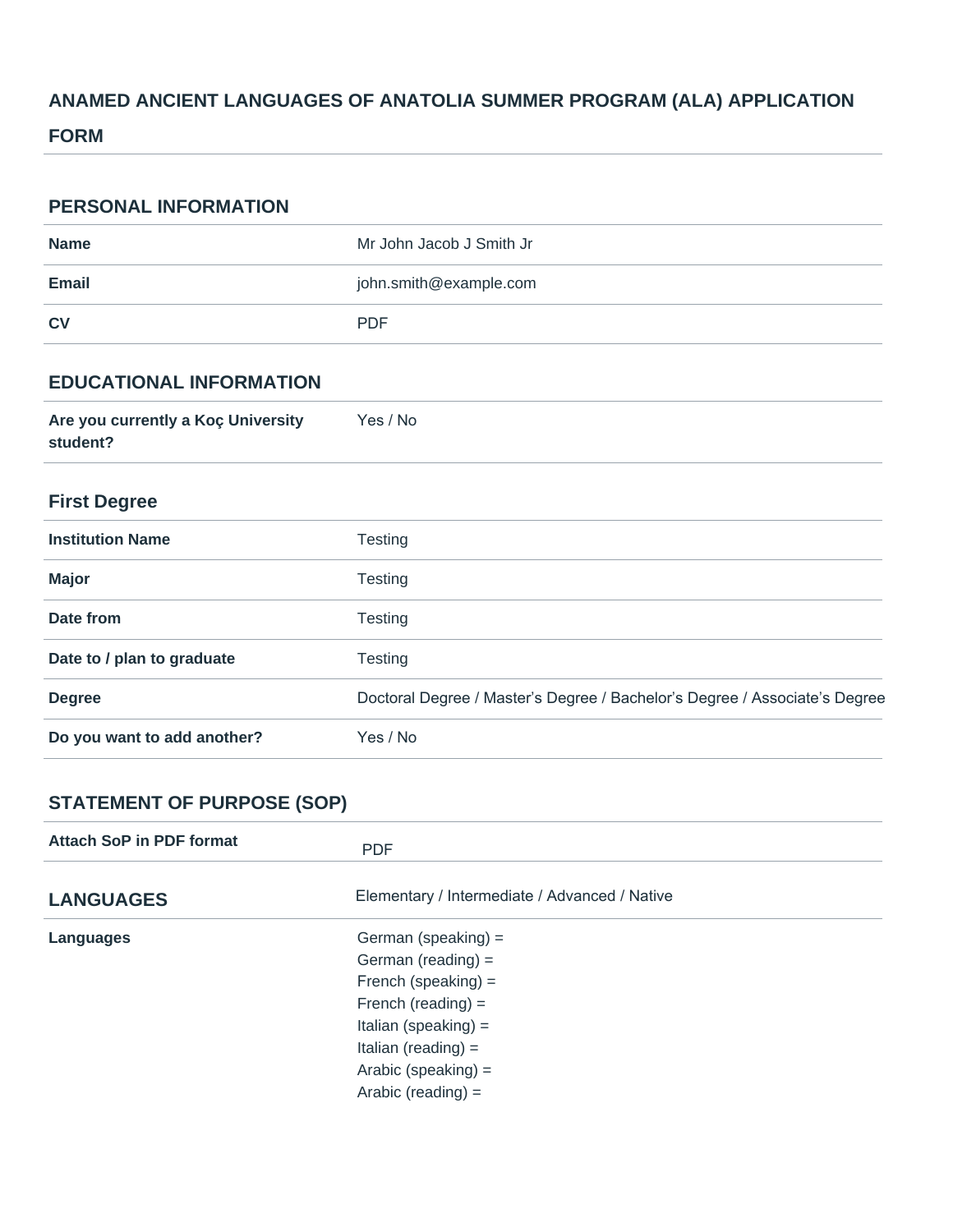| <b>Other Language</b>       | Elementary / Intermediate / Advanced / Native                                                |
|-----------------------------|----------------------------------------------------------------------------------------------|
| Level                       | Elementary                                                                                   |
| any)                        | Please Attach Language Certificate(s) (if http://www.formstack.com/images/formstack-logo.png |
| Do you want to add another? | Yes / No                                                                                     |

#### **QUESTIONS**

**Have you studied Hittite, Akkadian, Sumerian, Luwian or other ancient languages (e.g., Latin, Ancient Greek) previously? (Please specify how many semesters/hours per week you have studied)**

**List some of the texts you read in your Hittite and/or Akkadian and/or Sumerian and/or Luwian classes?**

**What periods of Anatolian and ancient Near Eastern history are you most interested in?**

**What types of texts are you most interested in reading?**

**Would you prefer to read** Printed editions (with transliteration, transcription) / Printed editions with autographs (with illustrations and photos of original sources) / Cunieform inscriptions